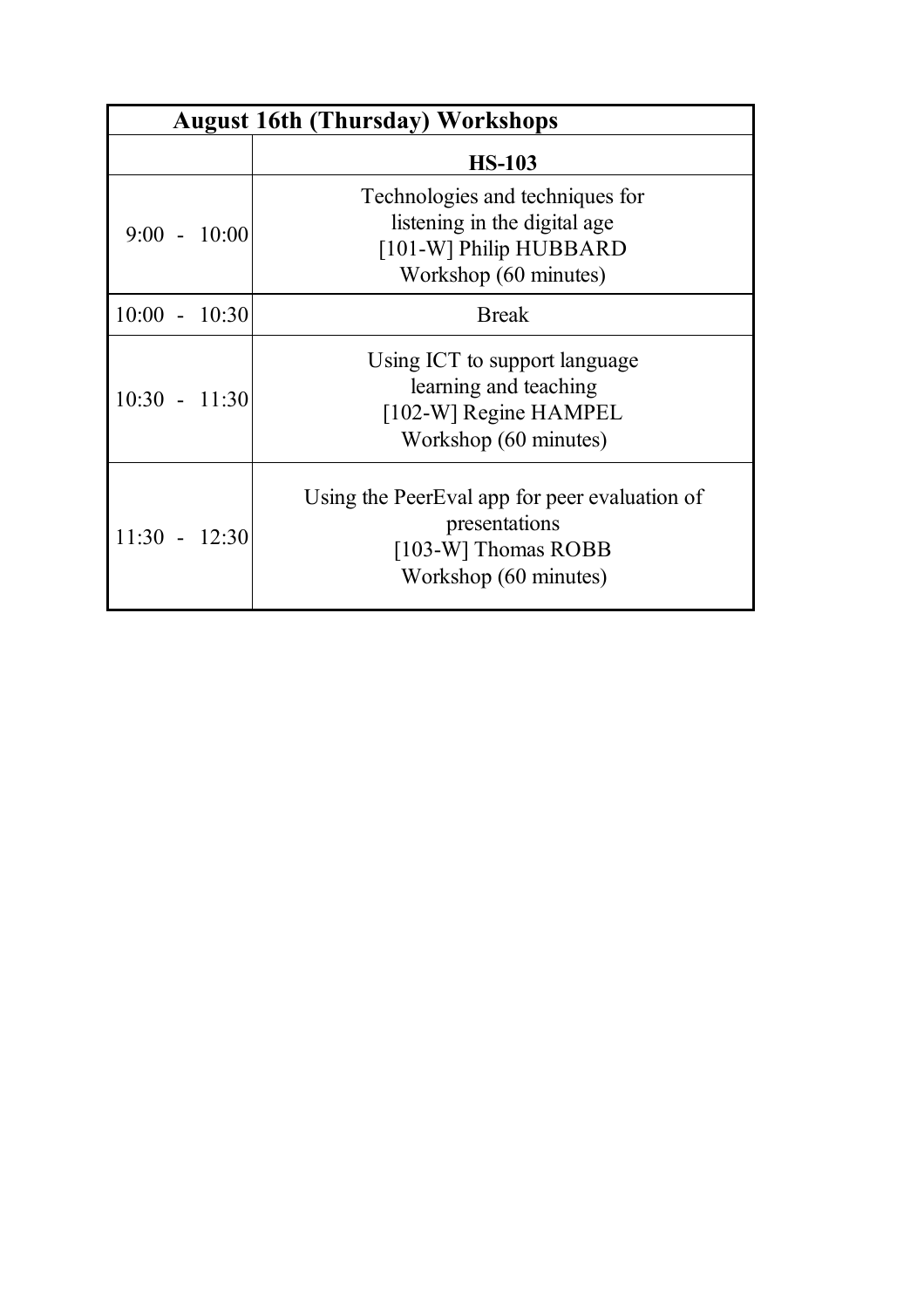| GLoCALL 2018 Conference & 15th ChinaCALL Conference 2018 - Session Details |                |                                                                                                                                                                       |                                                                                                                         |                                                                                                                                                                                                       |                                                                                                                                                                                                                          |                                                                                                                                                                                                                          |                                                                                                                                                                                      |                                                                                                                                                                                            |                                                                                                                                                                                              |  |  |  |
|----------------------------------------------------------------------------|----------------|-----------------------------------------------------------------------------------------------------------------------------------------------------------------------|-------------------------------------------------------------------------------------------------------------------------|-------------------------------------------------------------------------------------------------------------------------------------------------------------------------------------------------------|--------------------------------------------------------------------------------------------------------------------------------------------------------------------------------------------------------------------------|--------------------------------------------------------------------------------------------------------------------------------------------------------------------------------------------------------------------------|--------------------------------------------------------------------------------------------------------------------------------------------------------------------------------------|--------------------------------------------------------------------------------------------------------------------------------------------------------------------------------------------|----------------------------------------------------------------------------------------------------------------------------------------------------------------------------------------------|--|--|--|
|                                                                            |                |                                                                                                                                                                       |                                                                                                                         |                                                                                                                                                                                                       |                                                                                                                                                                                                                          |                                                                                                                                                                                                                          |                                                                                                                                                                                      |                                                                                                                                                                                            |                                                                                                                                                                                              |  |  |  |
| Time                                                                       |                | Day 1, August 17th (Friday)                                                                                                                                           |                                                                                                                         |                                                                                                                                                                                                       |                                                                                                                                                                                                                          |                                                                                                                                                                                                                          |                                                                                                                                                                                      |                                                                                                                                                                                            |                                                                                                                                                                                              |  |  |  |
| $8:00 -$                                                                   | 9:00           | Registration                                                                                                                                                          |                                                                                                                         |                                                                                                                                                                                                       |                                                                                                                                                                                                                          |                                                                                                                                                                                                                          |                                                                                                                                                                                      |                                                                                                                                                                                            |                                                                                                                                                                                              |  |  |  |
| 9:00                                                                       | 9:20           | <b>Opening Ceremony</b>                                                                                                                                               |                                                                                                                         |                                                                                                                                                                                                       |                                                                                                                                                                                                                          |                                                                                                                                                                                                                          |                                                                                                                                                                                      |                                                                                                                                                                                            |                                                                                                                                                                                              |  |  |  |
| $9:20 -$                                                                   | 9:40           | <b>Photo Session</b>                                                                                                                                                  |                                                                                                                         |                                                                                                                                                                                                       |                                                                                                                                                                                                                          |                                                                                                                                                                                                                          |                                                                                                                                                                                      |                                                                                                                                                                                            |                                                                                                                                                                                              |  |  |  |
|                                                                            | $9:40 - 10:30$ |                                                                                                                                                                       |                                                                                                                         |                                                                                                                                                                                                       |                                                                                                                                                                                                                          | Five keys from the past to the future of CALL<br>[201-S] Philip HUBBARD (Plenary)                                                                                                                                        |                                                                                                                                                                                      |                                                                                                                                                                                            |                                                                                                                                                                                              |  |  |  |
| $10:30 - 10:45$                                                            |                |                                                                                                                                                                       |                                                                                                                         |                                                                                                                                                                                                       |                                                                                                                                                                                                                          | <b>Break</b>                                                                                                                                                                                                             |                                                                                                                                                                                      |                                                                                                                                                                                            |                                                                                                                                                                                              |  |  |  |
| Time                                                                       |                | <b>IA 103</b>                                                                                                                                                         | <b>IA 107</b>                                                                                                           | <b>IA 109</b>                                                                                                                                                                                         | <b>IA 111</b>                                                                                                                                                                                                            | <b>IA 121</b>                                                                                                                                                                                                            | <b>IA 123</b>                                                                                                                                                                        | <b>IA G08</b>                                                                                                                                                                              | <b>IA G28</b>                                                                                                                                                                                |  |  |  |
| <b>Session Chairs</b>                                                      |                | <b>JIANG Guhuai</b>                                                                                                                                                   | <b>MA Oing</b>                                                                                                          | <b>WU Haivan</b>                                                                                                                                                                                      | <b>FENG Xue</b>                                                                                                                                                                                                          | <b>SHEN Juming</b>                                                                                                                                                                                                       | <b>ZHAO Ke</b>                                                                                                                                                                       | <b>WANG Liang</b>                                                                                                                                                                          | <b>LIANG Maocheng</b>                                                                                                                                                                        |  |  |  |
| $10:45 - 11:10$                                                            |                | Multimedia Learning To Improve<br>Vocabulary<br>Knowledge Among Grade VII<br>Junior High School Students<br>[202-P] Caroline V. KATEMBA                               | Affordances and limitations of<br>integrating CALL into EAP<br>classrooms<br>[203-P] CHEN Chen                          | A framework for a holistic approac<br>to English learning of foreign<br>students in China's higher<br>education: An exploration of Rain<br>Classroom<br>[204-P] LIU Liwei, Margaret<br><b>GLEESON</b> | A comparative study of E-learning<br>implementation<br>between a Malaysian and<br>Vietnamese higher learning institution<br>[205-P] Alvin AUH, TAN Choon<br>Keong, LEE Kean Wah                                          | Pre-service English teachers'<br>growth gained from running<br>UEL, a WeChat public account<br>[206-P] DING Zhen                                                                                                         | An empirical study of WeChat<br>audio chatting enhanced<br>accuracy development of<br>vocational college EFL<br>students' oral vocabulary<br>$[207-P] MA$ Junbo                      | Using the Internet for<br>intercultural language, teaching<br>learning and socialising: models<br>cases<br>[209-S] ChinaCALL<br>Symposium<br>SHI Lijing, ZENG Shuang,<br><b>WANG</b> Liang | Using Technology in college<br>English instruction: MOOCs.<br>blended instruction and automated<br>assessment<br>[208-S] ChinaCALL<br>Symposium<br>DONG Jiangiao, LIANG<br>Maocheng, JIN Tan |  |  |  |
| $11:15 - 11:40$                                                            |                | Teaching English news with<br>online interaction based on output<br>driven hypothesis<br>[210-P] WANG Bing                                                            | Professional development of ICT<br>skills at the tertiary level in Hong<br>Kong<br>[211-P] Lucas KOHNKE                 | Wechat-based mobile language<br>learning: students' motivations and<br>perceptions<br>[212-P] CHENG Qianqian                                                                                          | Evaluating the learning<br>environment of MOOC-based<br>college English flipped<br>classrooms<br>$[213-P]$ LUO Sha                                                                                                       | Delving into The Cognizance of<br>Information and Communication<br>Technology (ICT) Tools Among Pre-<br>University Students in Malaysia<br>[214-P] Ashairi SULIMAN, Mohamed<br>Yusoff MOHD NOR, Melor MD<br><b>YUNUS</b> | A corpus-based study on the<br>misuses of the English articles<br>in academic writing of<br>engineering students<br>[215-P] DONG Liu, CHENG Li,<br>ZHU Zhu, YU Lei                   |                                                                                                                                                                                            |                                                                                                                                                                                              |  |  |  |
| $11:45 - 12:10$                                                            |                | The influence of asynchronous<br>computer-mediated speaking<br>practice on the speaking<br>proficiency of Chinese young<br>learners of English<br>[216-P] FAN Wenjuan | Contradictions in transpacific<br>telecollaboration: activity theory<br>perspective<br>[217-P] XIONG Shuhui             | Tasks that help students think<br>critically about online sources<br>of media bias and fake news<br>[218-P] Joseph DIAS                                                                               | Classroom discourse analysis in<br>college English teaching<br>[219-P] CHEN Yunyun                                                                                                                                       | Language learners' anxiety in<br>the context of PPT-assisted<br>foreign language teaching-A Case Study of<br>Language Learners at School of Foreign<br>Studies, Huanggang Normal University<br>$[220-P]$ XU Bo           | The IVE Project in Asia<br>[221-P] Eric HAGLEY, Manashi<br><b>DUTTA</b>                                                                                                              |                                                                                                                                                                                            |                                                                                                                                                                                              |  |  |  |
| $12:15 - 12:40$                                                            |                | Language Learners' Self-Efficacy<br>to Learn Languages in Face-To-<br>Face and Online<br>[222-P] Munassir ALHAMAMI                                                    | Research on the prediction<br>model of writing quality by<br>using Coh-Metrix<br>[223-P] DIAO Xiangyue, LU<br>Zhihong   | Application of whole media<br>integration teaching in the<br>translation teaching of English<br>majors in the context of<br>$\text{'}\text{Internet} + \text{''}$<br>[224-P] XU Yajing                | The implementation of an<br>online standardization platform<br>for language teachers' e-<br>training: A case study of a<br>Hong Kong tertiary writing<br>programme<br>[225-P] Shari LUGHMANI, Dennis<br>FOUNG, Zili CHEN | Bibliometric analysis of mobile<br>learning literature based on<br>CiteSpace<br>[226-P] FU Yuping, ZHANG Zongjie                                                                                                         | A corpus-based comparative<br>study of lexical bundles of<br>Chinese and English writers in<br>the field of applied linguistics<br>[227-P] YU Lei, CHENG Li,<br><b>DONG Liu</b>      | Examining factors affecting<br>participation in virtual English<br>Courses<br>[228-P] WANG Airong                                                                                          | Participating in an International<br>Online Language and Culture<br>Exchange<br>[272-W] Eric HAGLEY,<br>Matthew COTTER<br>(Workshop)                                                         |  |  |  |
| $12:45 - 13:10$                                                            |                | A study on EFL teachers'<br>affordance transfer behavior of<br>ICT resources<br>$[230-P] MA M$ uqing                                                                  | How does peer online feedback<br>contribute to the writing quality o<br>wiki academic assignments?<br>$[337-P] MA Qing$ | Gamification in college English<br>teaching: A sample of Kahoot!<br>application<br>[232-P] CHEN Wei                                                                                                   | Becoming a quiet teacher: how<br>to flip an oral English course in<br>the MOOC-based blended<br>learning environment<br>[233-P] ZHANG Huanrui, YANG<br>Fang                                                              | Flipped Classroom Model in<br>English Grammar Lessons:<br>Some Advantages and<br>Outcomes<br>[351-P] SHAARI Nurliana Dalila,<br>SHAARI Azianura Hani                                                                     | Enhancing EFL learners'<br>productive language use<br>through business concept<br>inquiry in a content and<br>language integrated learning<br>course<br>[235-P] ZHAO Ke, ZHOU Jiming | A comparison of the efficacy of<br>different corrective feedback<br>types of computer mediated<br>corrective feedback<br>[236-P] Brad COLPITTS                                             |                                                                                                                                                                                              |  |  |  |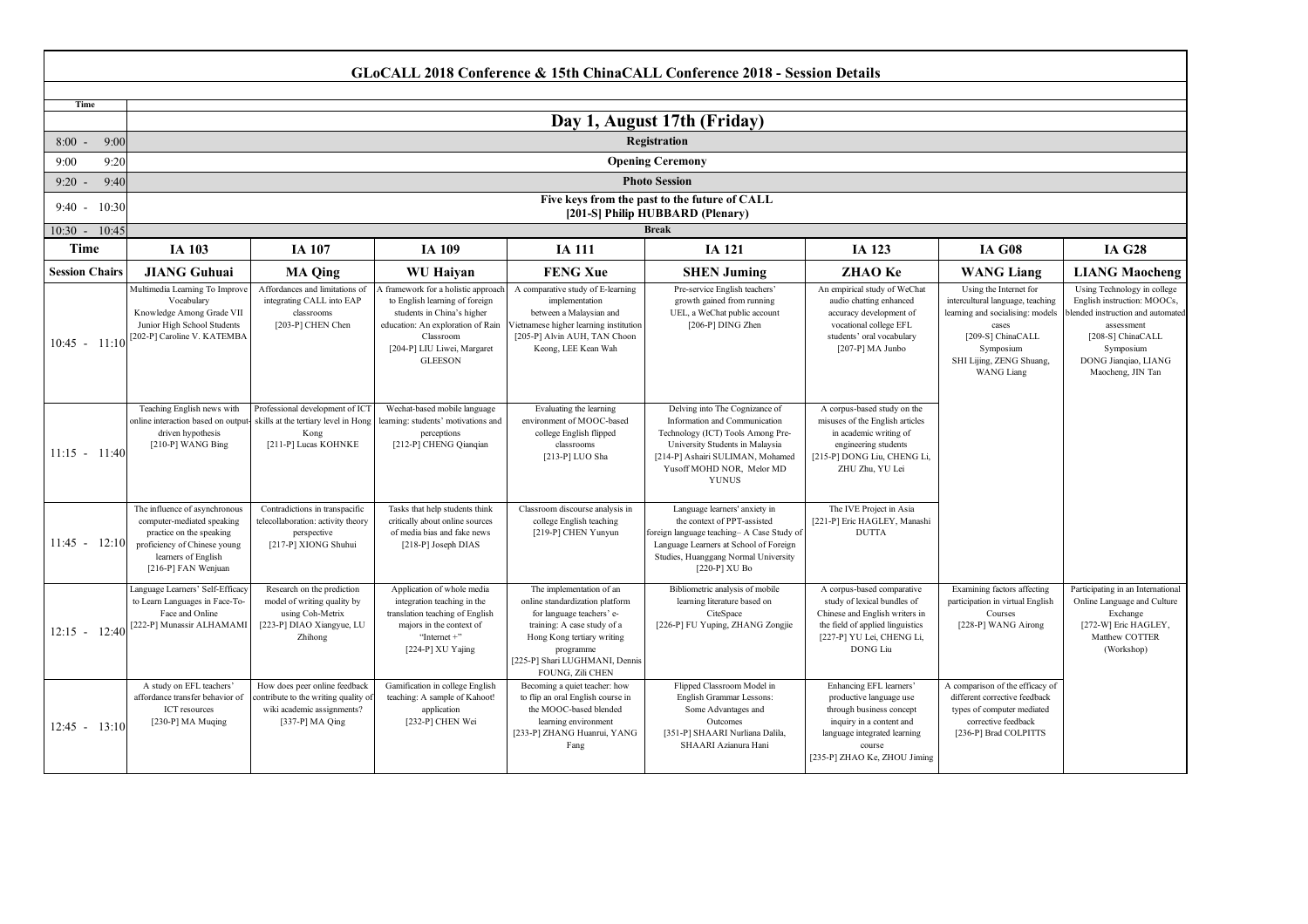| $13:10 - 14:30$       |       | Lunch                                                                                                                                                                   |                                                                                                                                                                               |                                                                                                                                                                                                                     |                                                                                                                                                                                 |                                                                                                                      |                                                                                                                                                                                          |                                                                                                                                                                                                  |                                                                                                                                                                                                      |  |  |
|-----------------------|-------|-------------------------------------------------------------------------------------------------------------------------------------------------------------------------|-------------------------------------------------------------------------------------------------------------------------------------------------------------------------------|---------------------------------------------------------------------------------------------------------------------------------------------------------------------------------------------------------------------|---------------------------------------------------------------------------------------------------------------------------------------------------------------------------------|----------------------------------------------------------------------------------------------------------------------|------------------------------------------------------------------------------------------------------------------------------------------------------------------------------------------|--------------------------------------------------------------------------------------------------------------------------------------------------------------------------------------------------|------------------------------------------------------------------------------------------------------------------------------------------------------------------------------------------------------|--|--|
| 14:30 - 15:20         |       | The disruptive effect of technology on communication and meaning-making in the language classroom: a complex systems theory approach<br>[237-S] Regine HAMPEL (Plenary) |                                                                                                                                                                               |                                                                                                                                                                                                                     |                                                                                                                                                                                 |                                                                                                                      |                                                                                                                                                                                          |                                                                                                                                                                                                  |                                                                                                                                                                                                      |  |  |
| <b>Time</b>           |       | <b>IA 103</b>                                                                                                                                                           | <b>IA 107</b>                                                                                                                                                                 | <b>IA 109</b>                                                                                                                                                                                                       | <b>IA 111</b>                                                                                                                                                                   | <b>IA 121</b>                                                                                                        | IA 123                                                                                                                                                                                   | <b>IA G08</b>                                                                                                                                                                                    | <b>IA G28</b>                                                                                                                                                                                        |  |  |
| <b>Session Chairs</b> |       | <b>Stephen JEACO</b>                                                                                                                                                    | <b>SHI Lijing</b>                                                                                                                                                             | <b>JIN</b> Tan                                                                                                                                                                                                      | <b>ZENG Shuang</b>                                                                                                                                                              | <b>LIU Hongyan</b>                                                                                                   | <b>GU Peiva</b>                                                                                                                                                                          | <b>Hsien-Chin LIOU</b>                                                                                                                                                                           | <b>KAN</b> Qian                                                                                                                                                                                      |  |  |
| $15:25 - 15:50$       |       | The characteristics of hedges in<br>master degree thesis of English<br>majors in Hebei Province - A<br>corpus based study<br>[238-P] HE Ying                            | On the application status of<br>intercultural communication<br>sharing courses in multimodal<br>network corpus<br>[239-P] ZHANG Jin                                           | Establishing On-Line Management<br>System for<br>Writing Center in Korea<br>[240-P] LEE Yo-An                                                                                                                       | Implementing CALL based Activities<br>in an Intercultural Communication<br>Class<br>$[280-P]$<br>Matthew COTTER                                                                 | Learner support in MOOCs: Identifying<br>teacher presence<br>and feedback from forum assistants<br>[242-P] YANG Fang | Telecollaborative project-based<br>exchanges with creative<br>products<br>[243-P] Joseph DIAS                                                                                            | EFL learning in a CALL<br>classroom assisted by<br>automated writing evaluation:<br>an activity-theoretical<br>interpreting approach<br>[244-P] LIAO Hui-Chuan                                   | A Pre-Service EFL Teacher<br>Training with CALL [360-P]<br>Kazunori NOZAWA                                                                                                                           |  |  |
| $15:50 -$             | 16:00 |                                                                                                                                                                         |                                                                                                                                                                               |                                                                                                                                                                                                                     |                                                                                                                                                                                 | <b>Break</b>                                                                                                         |                                                                                                                                                                                          |                                                                                                                                                                                                  |                                                                                                                                                                                                      |  |  |
| $16:00 - 16:25$       |       | Creating a self-access learning<br>platform for foreign languages<br>[245-P] Daniel CHAN                                                                                | earners' cognitive styles under<br>the AWE-mediated context<br>[246-P] HU Chajuan                                                                                             | The impact of cross-cultural<br>computer-mediated communication<br>on foreign language learners' floor<br>cross-cultural communication<br>assisted with WeChat<br>[247-P] ZHAO Ying, LI Jiajing                     | <b>Engendering Reflective Practice</b><br>in an E-Learning Environment<br>via the Community of Inquiry<br>(COI) Framework<br>[248-P] LEE Kean Wah, Shubashini<br><b>SUPPIAH</b> | Exploring AWE-supported writing process<br>A case study<br>[249-P] CHEN Zhenzhen                                     | A comparative study of written<br>CMC and face to face<br>communication on L2<br>vocabulary acquisition - text<br>based online chat<br>$[250-P]$ JIN Yicun                               | Embracing language learning<br>gobally and locally with teaching<br>technologies<br>[252-S] ChinaCALL<br>Symposium                                                                               | Online and mobile language<br>learning and theory,<br>practice and reflections<br>[251-S] ChinaCALL<br>Symposium<br>CHAO Yu-Chuan Joni, LAN Yu- KAN Qian, TANG Jinlan, WEN<br>Ju, CAI Jing, FENG Xue |  |  |
| $16:30 - 16:55$       |       | Big data analysis of wearable<br>devices and their application in<br>the field of English education<br>[253-P] YAO Jigang                                               | How do Japanese college<br>students obtain necessary<br>information about unknown<br>words from their gadgets in<br>EFL class?<br>[254-P] Toshiko KOYAMA,<br>Tomoko YABUKOSHI | Examining the comparability of task<br>types in a large-scale computer-<br>based writing test<br>[255-P] JIANG Ziyun                                                                                                | A review of multi-user virtual<br>environments for language<br>education (2010-2017)<br>[256-P] ZHENG Chunping, XU<br>Lingyu, YANG Zitong, CHENG<br>Qianqian, GAO Mengya        | Beyond the CALL: Benefits of Institution-<br>wide e-Learning<br>[257-P] Adam JENKINS                                 | Creating a technology-enhanced<br>constructivist learning<br>environment for research ability<br>development in a BA thesis<br>writing course<br>[258-P] GU Peiya, GU Haibo,<br>ZHANG Ye | Ju, LIAW Meei-Ling, LIOU<br>Hsien-Chin, WU Wen-chi<br>Vivian, WU Yi-ju                                                                                                                           |                                                                                                                                                                                                      |  |  |
| $17:00 - 17:25$       |       | What Are Best Open Access<br>English Language Learning<br>Resources and How to Use<br>Them Effectively<br>$[259-P]$ Jim HU                                              | Scaffold of engineering students<br>cooperative autonomy<br>in a computer-mediated<br>environment<br>[260-P] CHENG Li                                                         | Mining students' data to identify at-<br>risk students in an<br>academic English course: A<br>comparison of various<br>classification techniques from a user<br>and statistical perspective<br>[261-P] Dennis FOUNG | Improvement of writing by<br>continuation tasks-A web-based<br>design to facilitate language teaching<br>and learning<br>$[262-P]$ YANG Mo                                      | On the teaching mode of computer-assisted<br>preschool English learning<br>[263-P] ZHANG Juan                        | Designing Instructional<br>Materials to Enhance Self-Regulated<br>Learning in L2<br>Writing<br>[264-P] Manashi DUTTA                                                                     |                                                                                                                                                                                                  |                                                                                                                                                                                                      |  |  |
| $17:30 - 17:55$       |       | Exploring collocations with the<br>prime machine: some classic<br>activities with a new tool<br>[265-P] Stephen JEACO                                                   | PBLL on Moodle to Inspire<br>Students' Learning of English<br>and Development of 21st Century<br><b>Skills</b><br>[266-P] Shu-ju Diana TAI, LIOI<br>Jen-Yin, YANG Yung-Yun    | Exploring factors affecting academi<br>faculty's adoption of<br>emerging mobile technologies-An<br>extended UTAUT perspective<br>[267-P] HU Sailong, MA Pengfei                                                     | Improving spoken English skills<br>through mobile-assisted language<br>learning<br>[268-P] ZHANG Xin                                                                            | Based on blended-project-based learning,<br>use TPACK to develop digital pedagogues<br>$[269-P]$ YANG Jing           | Flipped Learning in Content<br>Courses for Pre-Service Language<br>Teachers<br>[270-P] KIM Sung Yeon                                                                                     | Challenges of using technologies<br>in the classroom: Personal<br>experiences and reflections.<br>Caroline V KATEMBA, Ashairi<br>SULAIMAN, Alvin AUH<br>(Special Forum)<br>Chair; Matthew COTTER | Around the World in One Day:<br>Google Expeditions in the<br>Language Classroom<br>[229-W] Mehrasa ALIZADEH<br>(Workshop)                                                                            |  |  |
| 18:00 - 18:25         |       | An exploration of SPOC-based<br>blended learning: implications<br>for ELT in the digital age<br>[273-P] LUO Rong                                                        | I report of EAP blended teaching<br>practice at Hebei University of<br>Technology<br>[336-P] ZHANG Shanglian                                                                  | Video Subtitling and Dubbing<br>Activities in the Foreign<br>Language Classroom<br>[275-P] NG Lay Shi, YAP Teng<br>Tone                                                                                             | The construction of flipped teaching<br>mode for EAP course<br>[276-P] XIE Lijia                                                                                                | Engaging students in the English writing<br>course: A task-based approach<br>$[277-P]$ ZHANG Ye                      | Reflections on the creation<br>and application of New<br>standard college English<br><b>MOOC</b><br>[278-D] MA Wulin, HANG Var                                                           |                                                                                                                                                                                                  |                                                                                                                                                                                                      |  |  |
| $18:30 -$             | 19:00 |                                                                                                                                                                         |                                                                                                                                                                               |                                                                                                                                                                                                                     |                                                                                                                                                                                 |                                                                                                                      |                                                                                                                                                                                          | PacCALL AGM                                                                                                                                                                                      |                                                                                                                                                                                                      |  |  |
| $19:20 - 21:00$       |       | <b>Conference Banquet</b>                                                                                                                                               |                                                                                                                                                                               |                                                                                                                                                                                                                     |                                                                                                                                                                                 |                                                                                                                      |                                                                                                                                                                                          |                                                                                                                                                                                                  |                                                                                                                                                                                                      |  |  |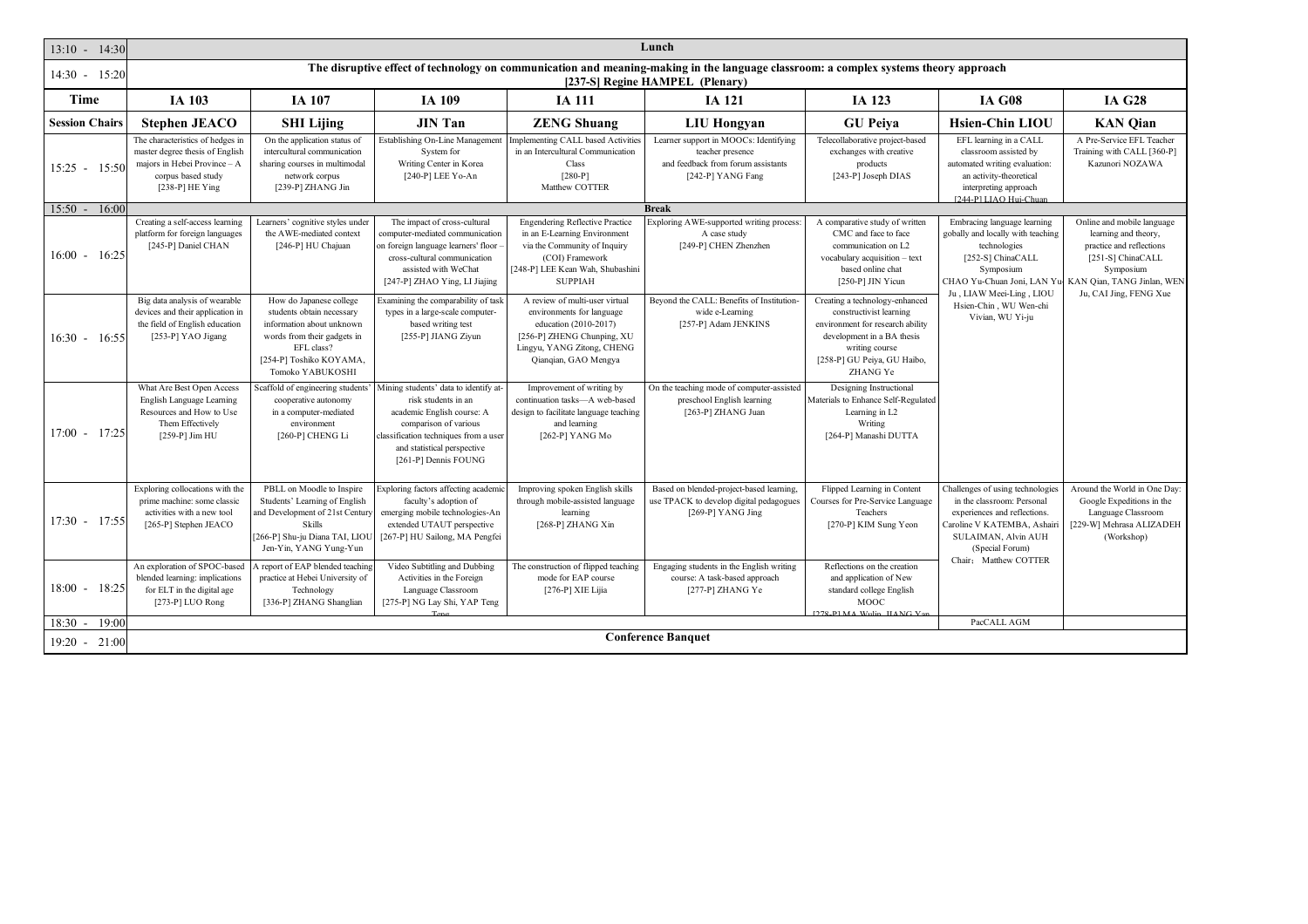|                       | Day 2, August 18th (Saturday)                                                                                                                                                                                      |                                                                                                                                  |                                                                                                                                                                                                                                                            |                                                                                                                                      |                                                                                                                                                                                    |                                                                                                                                                               |                                                                                                                                                  |                                                                                                                                                                             |  |  |  |
|-----------------------|--------------------------------------------------------------------------------------------------------------------------------------------------------------------------------------------------------------------|----------------------------------------------------------------------------------------------------------------------------------|------------------------------------------------------------------------------------------------------------------------------------------------------------------------------------------------------------------------------------------------------------|--------------------------------------------------------------------------------------------------------------------------------------|------------------------------------------------------------------------------------------------------------------------------------------------------------------------------------|---------------------------------------------------------------------------------------------------------------------------------------------------------------|--------------------------------------------------------------------------------------------------------------------------------------------------|-----------------------------------------------------------------------------------------------------------------------------------------------------------------------------|--|--|--|
| $8:00 - 9:00$         | Registration                                                                                                                                                                                                       |                                                                                                                                  |                                                                                                                                                                                                                                                            |                                                                                                                                      |                                                                                                                                                                                    |                                                                                                                                                               |                                                                                                                                                  |                                                                                                                                                                             |  |  |  |
| 9:50<br>$9:00 -$      | Using technology in language assessment: Do the constructs remain the same?<br>[301-S] Vivien BERRY (Plenary)                                                                                                      |                                                                                                                                  |                                                                                                                                                                                                                                                            |                                                                                                                                      |                                                                                                                                                                                    |                                                                                                                                                               |                                                                                                                                                  |                                                                                                                                                                             |  |  |  |
| Time                  | <b>IA 109</b><br><b>IA G08</b><br><b>IA 103</b><br><b>IA 107</b><br><b>IA 123</b><br><b>IA G28</b><br><b>IA 111</b><br><b>IA 121</b>                                                                               |                                                                                                                                  |                                                                                                                                                                                                                                                            |                                                                                                                                      |                                                                                                                                                                                    |                                                                                                                                                               |                                                                                                                                                  |                                                                                                                                                                             |  |  |  |
| <b>Session Chairs</b> | <b>WU Guoliang</b>                                                                                                                                                                                                 | <b>HU Zengning</b>                                                                                                               | <b>TANG Jinlan</b>                                                                                                                                                                                                                                         | <b>FAN Dongsheng</b>                                                                                                                 | <b>JIANG Xueging</b>                                                                                                                                                               | <b>DONG</b> Jiangiao                                                                                                                                          | <b>Stephen JEACO</b>                                                                                                                             | <b>WANG Yihong</b>                                                                                                                                                          |  |  |  |
| $9:55 - 10:20$        | Writing across the curriculum in the<br>digital age: The development and<br>revitalization of a Blackboard Building<br>block for a WAC programme in Hong<br>Kong<br>[231-P] Shari LUGHMANI. Dennis<br><b>FOUNG</b> | A corpus-based analysis of synonyms<br>tired and exhausted<br>[303-P] ZHANG Qiuping                                              | Investigating mobile-assisted oral<br>feedback in teaching Chinese as a second<br>language<br>[304-P] XU Qi                                                                                                                                                | The Scrolling Cloze app for reading level<br>placement<br>[305-P] Thomas ROBB                                                        | Digital multimodal composing and<br>investment change in learners' writing in<br>English as a<br>foreign language<br>[306-P] JIANG Lianjiang                                       | The auxiliary role of mobile teaching APP<br>in English teaching<br>[307-P] WANG Chunling                                                                     | An analysis of participant's performance<br>in a mobile telecollaborative group: are we<br>being over-optimistic?<br>[308-P] WU Junjie           | Investigating the use of virtual reality<br>technologies to support the learning of<br>academic English essay writing<br>[271-P] Austin PACK, LIANG Haining.<br>Alex BARRET |  |  |  |
| $10:25 - 10:50$       | Are Chinese students ready to benefit<br>from flipping passive lecture out and<br>active thinking in?-Flipping a humanities<br>course in a higher education context<br>[309-P] YANG Hao                            | Speaking Practice via Moodle to Prepare<br>Students for In-class Presentations<br>[310-P] Gordon BATESON                         | Blended teaching following task-based<br>approach under the SPOC model - An<br>example of curriculum design for an<br>elective general education course<br>perspectives on American culture for non<br>English major postgraduates<br>[311-P] LI Zhongshan | A parametric modular design of<br>language resources Connecting<br>field with future for ESP<br>education in China<br>[312-P] MA Tao | Online English presentations<br>based on STEAM education at a junior<br>high-school in Japan<br>[313-P] Yasushi TSUBOTA, Yoshitaka<br><b>SUGIMOTO</b>                              | Blended EAP reading and writing course<br>for cross-disciplinary graduate students<br>[314-P] LIU Bing, WANG Yikai                                            | A Study on MOOC-based College<br>nglish instruction in flipped classroom in<br>China<br>[315-P] KUANG Shen, MA Wulin, SU<br>Xiaoli. LIU Shanshan | An augmented reality selfie approach to<br>enhancing young EFL learners' speaking<br>performance<br>[279-P] KUNG Hui Hsuan, CHAO Yu-<br>Chuan Joni                          |  |  |  |
| $10:50 - 11:00$       |                                                                                                                                                                                                                    |                                                                                                                                  |                                                                                                                                                                                                                                                            | <b>Break</b>                                                                                                                         |                                                                                                                                                                                    |                                                                                                                                                               |                                                                                                                                                  |                                                                                                                                                                             |  |  |  |
| $11:00 - 11:50$       |                                                                                                                                                                                                                    |                                                                                                                                  |                                                                                                                                                                                                                                                            | Life-long learning in the life-course perspective: A big data approach<br>[316-S] GU Yueguo (Plenary)                                |                                                                                                                                                                                    |                                                                                                                                                               |                                                                                                                                                  |                                                                                                                                                                             |  |  |  |
| $11:55 - 12:20$       | A study on small-group<br>teaching mode in higher vocational<br>English based on Mosoteach<br>[317-P] SHI Jiao                                                                                                     | Machine learning based<br>taxonomy and analysis of<br>Chinese learners' translation<br>errors<br>[318-P] OIN Ying, LIU Xiangshen | Motivating Japanese language<br>learners with video recordings<br>of former EFL learners'<br>development<br>[319-P] Yasuko OKADA, Takafumi<br>SAWAUMI. Takehiko ITO                                                                                        | Practical exploration of mobile<br>micro-learning in business<br>English teaching<br>[320-P] ZHANG Li                                | Teaching public speaking of academic<br>English in a blended learning approach<br>[321-P] YAO Shuang                                                                               | Online Peer Assessment of Speech<br>Activities between Schools Using<br>Learning Tools Interoperability (LTI)<br>[322-P] Hideto D.HARASHIMA, Mari<br>YAMAUCHI | The use of web conferencing in an online<br>task-based Chinese class<br>[323-P] GUO Sijia                                                        | Understanding online learner<br>knowledge building from<br>discussion forum analytics<br>[324-P] Lay Huah GOH                                                               |  |  |  |
| $12:25 - 12:50$       | Action research on the use of<br>Wiki-based literature circles in<br>English collaborative learning<br>activities<br>[325-P] SU You                                                                                | Willingness to communicate in<br>the context of mobile learning:<br>A case study of Wechat group<br>[326-P] HU Zengning          | Let the students evaluate each<br>other with PeerEval<br>[327-P] Thomas ROBB                                                                                                                                                                               | Effectiveness of different modalities in the<br>flipped classroom model<br>[328-P] SUN Mingyu, XU Hongying                           | The relationships between self-regulated<br>earning and non-English major students<br>success in a multi-lavered, blended<br>learning environment<br>[329-P] ZHENG Ying, CHEN Ming | Teaching Chinese with video<br>clips: A video-based approach<br>[330-P] LI Xingbo                                                                             | Phonetic training based on<br>visualized articulatory model<br>[331-P] ZHI Na, LI Aijun                                                          | Improving Ideas for English<br>Language Essay Writing via<br>Gamification Approach: A Case Study<br>[332-P] Choon Keong TAN                                                 |  |  |  |
|                       | <b>Lunch Break</b>                                                                                                                                                                                                 |                                                                                                                                  |                                                                                                                                                                                                                                                            |                                                                                                                                      |                                                                                                                                                                                    |                                                                                                                                                               |                                                                                                                                                  |                                                                                                                                                                             |  |  |  |
| $12:50 - 14:30$       |                                                                                                                                                                                                                    |                                                                                                                                  | Getting them to do it: Why tracking is important<br>$14:30 - 15:20$<br>[339-S] Thomas ROBB (Plenary)                                                                                                                                                       |                                                                                                                                      |                                                                                                                                                                                    |                                                                                                                                                               |                                                                                                                                                  |                                                                                                                                                                             |  |  |  |